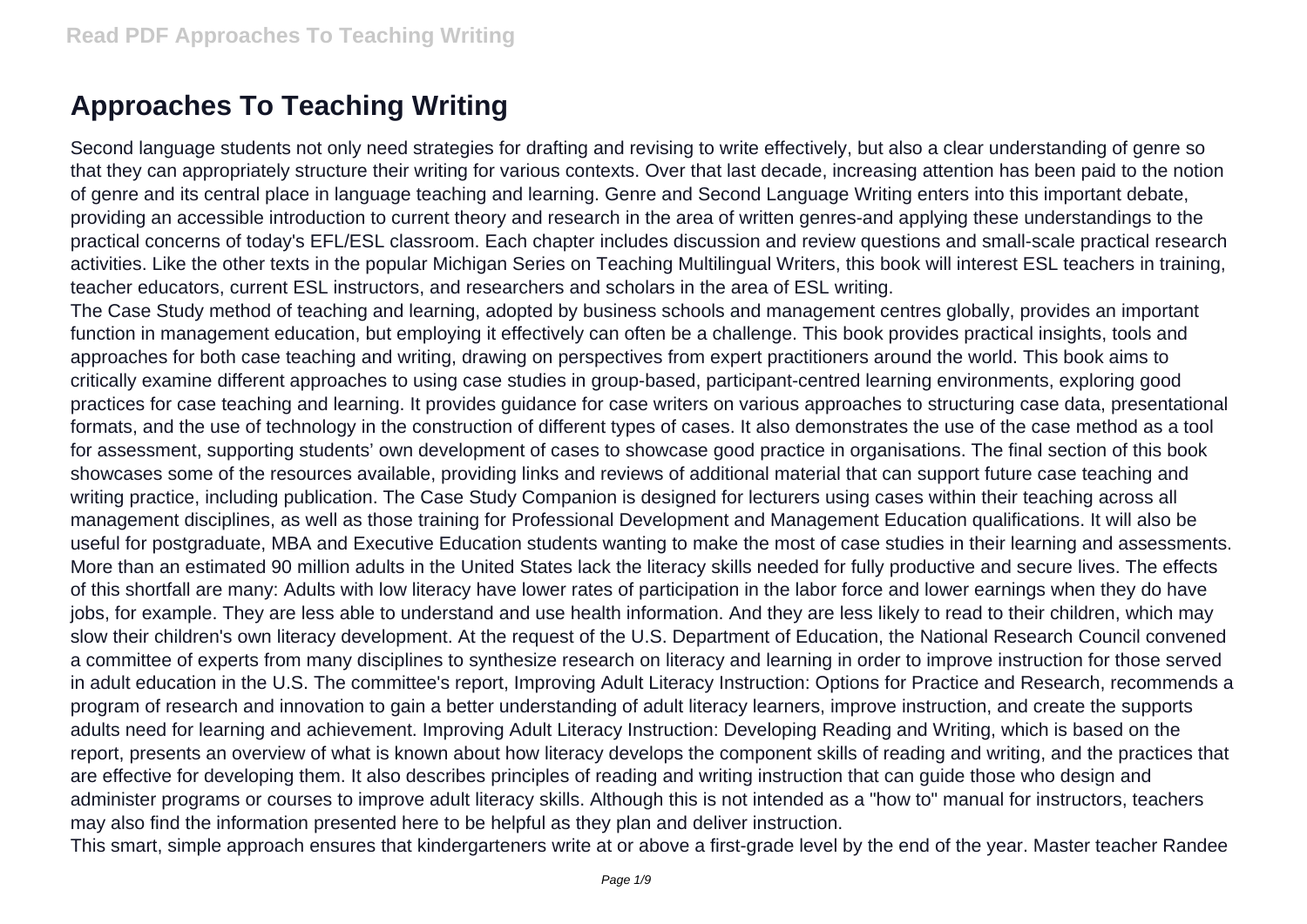Bergen shares her yearlong plan for daily writing, providing complete lessons and tips for motivating all learners, managing writing time, and assessing children's work effectively and efficiently. Includes guided lessons for the whole group as well as individualized mini-lessons to support learners exactly where they need help. For use with Grade K.

Programs in technical writing, technical communication, and/or professional communication have recently grown in enrollment as the demand among employers for formally prepared technical writers and editors has grown. In response, scholarly treatments of the subject and the teaching of technical writing are also burgeoning, and the body of research and theory being published in this field is many times larger and more accessible than it was even a decade ago. Although many theoretical and disciplinary perspectives can potentially inform technical communication teaching, administration, and curriculum development, the actual influences on the field's canonical texts have traditionally come from a rather limited range of disciplines. Innovative Approaches to Teaching Technical Communication brings together a wide range of scholars/teachers to expand the existing canon.

In the 21st century, writing is more important than at any other time in human history. Yet much of the emphasis in schooling has been on reading, and after the early years, writing skills have been given less attention. Internationally, too many children are leaving school without the writing skills they need to succeed in life. The evidence indicates that students rarely develop proficiency as writers without effective teacher instruction. Teaching Writing offers a comprehensive approach for the middle years of schooling, when the groundwork should be laid for the demanding writing tasks of senior school and the workplace. Teaching Writing outlines evidence-based principles of writing instruction for upper primary students and young adolescents. It presents strategies that are ready for adoption or adaptation, and exemplars to assist with designing and implementing writing lessons across the middle years of school. It addresses writing from a multimodal perspective while also highlighting the importance of teaching linguistic aspects of text design such as sentence structure, vocabulary and spelling as foundations for meaning-making. Contributors argue that students need to continue to develop their skills in both handwriting and keyboarding. Examples of the teaching of writing across disciplines are presented through a range of vignettes. Strategies for assessing student writing and for supporting students with diverse needs are also explored. With contributions from leading literacy educators, Teaching Writing is an invaluable resource for primary, secondary and pre-service teachers.

It's been a decade since Lynne Dorfman and Rose Cappelli wrote the first edition of Mentor Texts and helped teachers across the country make the most of high-quality children's literature in their writing instruction. In the second edition of this important book Lynne and Rose show teachers how to help students become confident, accomplished writers by using literature as their foundation. The second edition includes brand-new "Your Turn Lessons," built around the gradual release of responsibility model, offering suggestions for demonstrations and shared or guided writing. Reflection is emphasized as a necessary component to understanding why mentor authors chose certain strategies, literary devices, sentence structures, and words. Lynne and Rose offer new children's book titles in each chapter and in a carefully curated and annotated Treasure Chest. At the end of each chapter a "Think About It--Talk About It--Write About It" section invites reflection and conversation with colleagues. The book is organized around the characteristics of good writing--focus, content, organization, style, and conventions. Rose and Lynne write in a friendly and conversational style, employing numerous anecdotes to help teachers visualize the process, and offer strategies that can be immediately implemented in the classroom. This practical resource demonstrates the power of learning to read like writers.

"Working within the framework of translanguaging, the contributors to this collection offer nuanced explorations of how translingual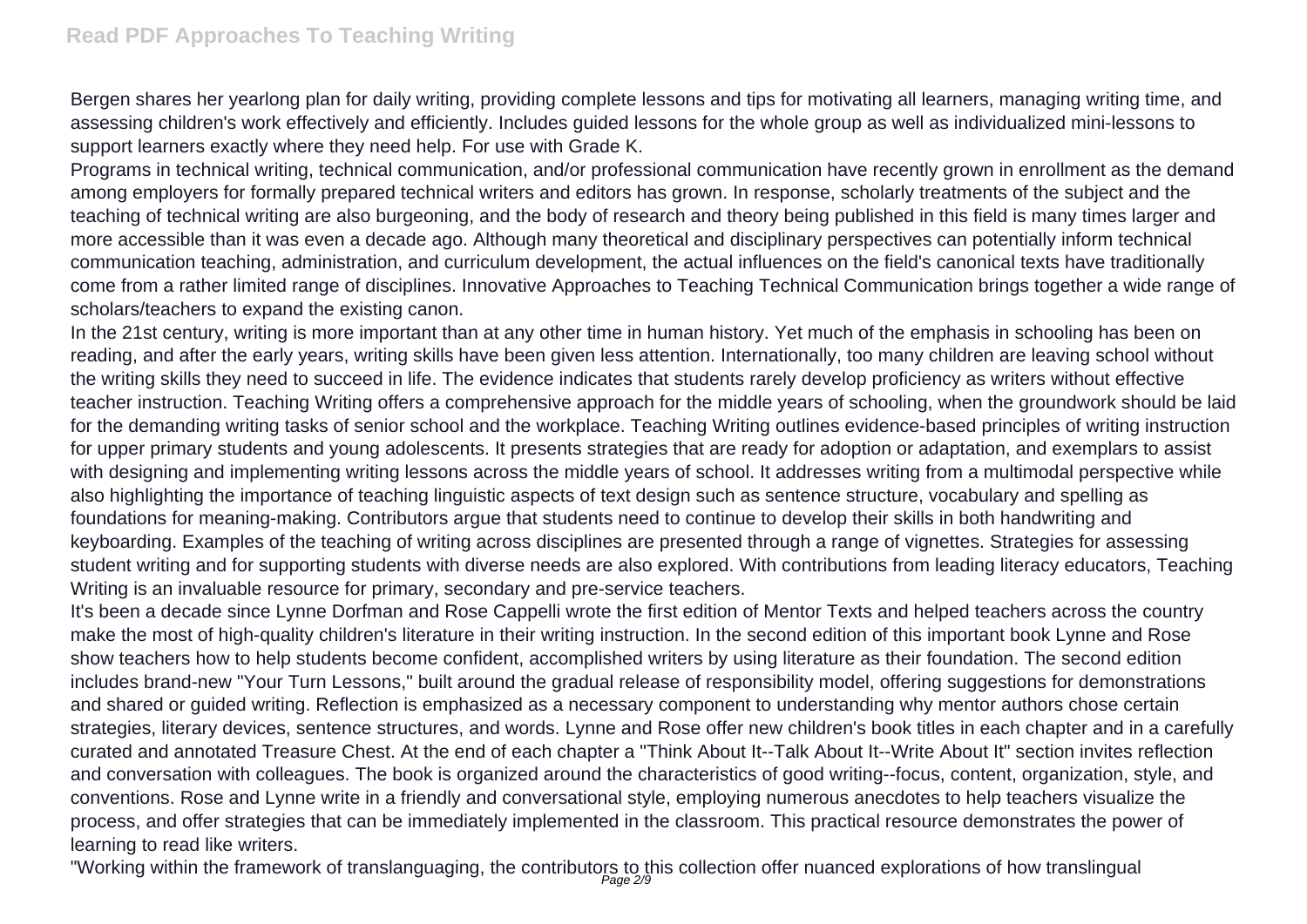dispositions can be facilitated in English-medium postsecondary writing programs and classrooms. The authors and editors comprise a wide array of writing scholars from diverse teaching and learning contexts with a corresponding array of institutional, disciplinary, and pedagogical expectations and pressures. The work shared in this collection offers readers cases of translingual dispositions that consider the personal, pedagogical, and institutional challenges associated with the adoption of a translingual disposition and interrogate academic translingual practices in U.S. and international English-medium settings"--

Literacy remains a contentious and polarized educational, media and political issue. What has emerged from the continuing debate is a recognition that literacy in education is allied closely with matters of language and culture, ideology and discourse, knowledge and power. Drawing perspectives variously from critical social theory and cultural studies, poststructuralism and feminisms, sociolinguistics and the ethnography of communication, social history and comparative education, the contributors begin a critical interrogation of taken-for-granted assumptions which have guided educational policy, research and practice.

Student academic writing is at the heart of teaching and learning in higher education. Students are assessed largely by what they write, and need to learn both general academic conventions as well as disciplinary writing requirements in order to be successful in higher education. Teaching Academic Writing is a 'toolkit' designed to help higher education lecturers and tutors teach writing to their students. Containing a range of diverse teaching strategies, the book offers both practical activities to help students develop their writing abilities and guidelines to help lecturers and tutors think in more depth about the assessment tasks they set and the feedback they give to students. The authors explore a wide variety of text types, from essays and reflective diaries to research projects and laboratory reports. The book draws on recent research in the fields of academic literacy, second language learning, and linguistics. It is grounded in recent developments such as the increasing diversity of the student body, the use of the Internet, electronic tuition, and issues related to distance learning in an era of increasing globalisation. Written by experienced teachers of writing, language, and linguistics, Teaching Academic Writing will be of interest to anyone involved in teaching academic writing in higher education.

Educators continue to strive for advanced teaching methods to bridge the gap between native and non-native English speaking students. Lessons on written forms of communication continue to be a challenge recognized by educators who wish to improve student comprehension and overall ability to write clearly and expressively. Methodologies for Effective Writing Instruction in EFL and ESL Classrooms brings together research and practices for successful written communication teaching among students of diverse linguistic backgrounds. With technological advancements and resources, educators are able to implement new tools into their lesson plans for the benefit of their students. This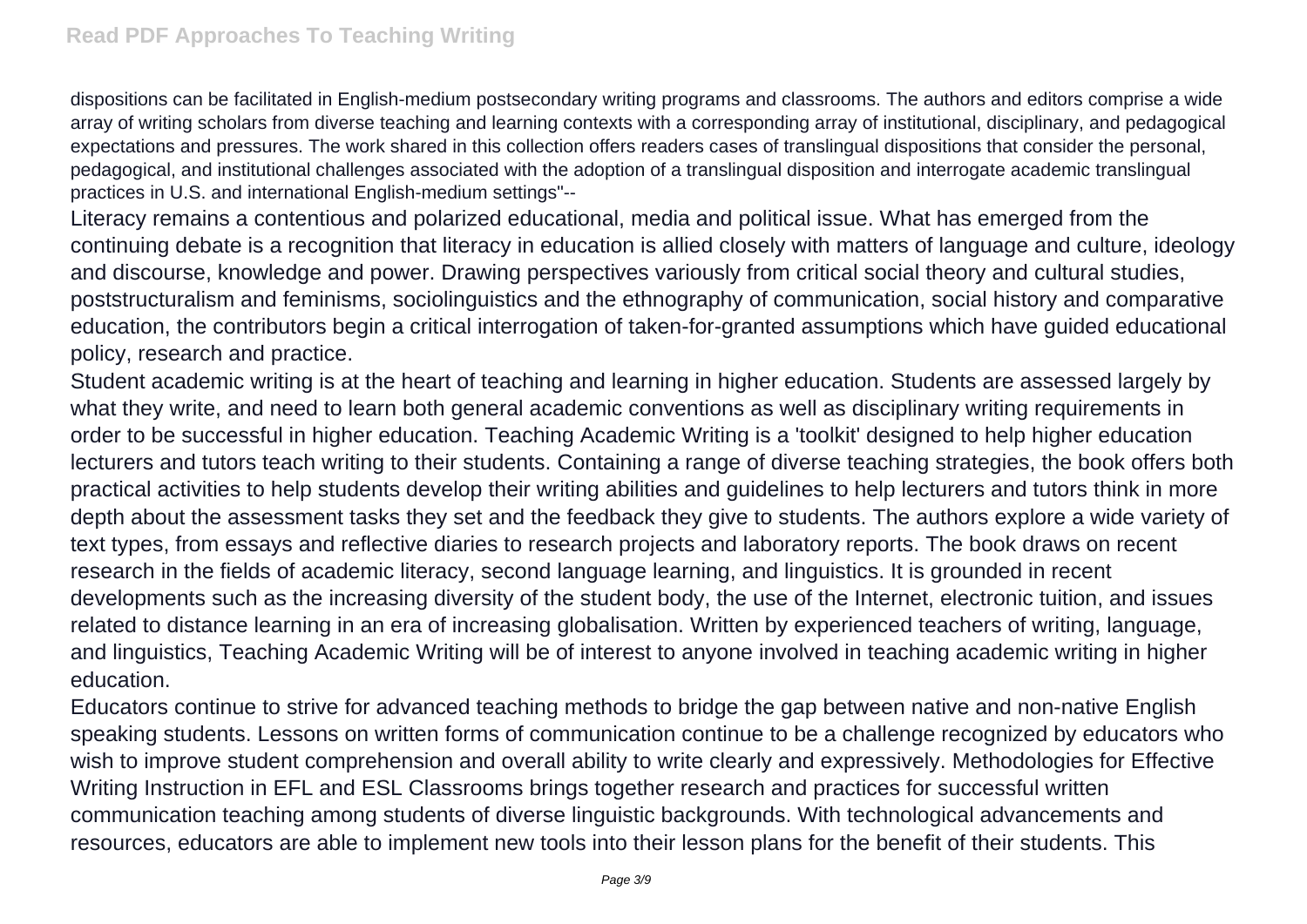publication is an essential reference source for professionals, educators, and researchers interested in techniques and practices for written communication in English language teaching geared towards non-native English speaking students. Highly practical and accessible, this indispensable book provides clear-cut strategies for improving K-12 writing instruction. The contributors are leading authorities who demonstrate proven ways to teach different aspects of writing, with chapters on planning, revision, sentence construction, handwriting, spelling, and motivation. The use of the Internet in instruction is addressed, and exemplary approaches to teaching English-language learners and students with special needs are discussed. The book also offers best-practice guidelines for designing an effective writing program. Focusing on everyday applications of current scientific research, the book features many illustrative case examples and vignettes. Inspiring Writing through Drama offers interactive, high-quality drama schemes that will motivate and inspire students aged 7-16 to write for a range of purposes and audiences. Each drama unit offers: • A planning grid flagging the writing opportunities within the drama• Original resources, such as poems, text messages and fragments of graffiti• Individual, group and whole-class writing opportunities, some teacher-led and others guided by the students• Icons to signpost differentiated activities Reading, writing, speaking and listening opportunities are embedded within the drama experiences, and you can follow the schemes or use the texts as a springboard to developing your own drama units and writing opportunities. The authors offer guidance on using drama strategies imaginatively and encourage you to assess the impact on the writing outcomes of your students. This book offers a clear methodology and high-quality practical drama activities that will motivate students to write purposefully within compelling imaginary contexts. Teachers make a difference. The success of any plan for improving educational outcomes depends on the teachers who carry it out and thus on the abilities of those attracted to the field and their preparation. Yet there are many questions about how teachers are being prepared and how they ought to be prepared. Yet, teacher preparation is often treated as an afterthought in discussions of improving the public education system. Preparing Teachers addresses the issue of teacher preparation with specific attention to reading, mathematics, and science. The book evaluates the characteristics of the candidates who enter teacher preparation programs, the sorts of instruction and experiences teacher candidates receive in preparation programs, and the extent that the required instruction and experiences are consistent with converging scientific evidence. Preparing Teachers also identifies a need for a data collection model to provide valid and reliable information about the content knowledge, pedagogical competence, and effectiveness of graduates from the various kinds of teacher preparation programs. Federal and state policy makers need reliable, outcomes-based information to make sound decisions, and teacher educators need to know how best to contribute to the development of effective teachers. Clearer understanding of the content and character of effective teacher preparation is critical to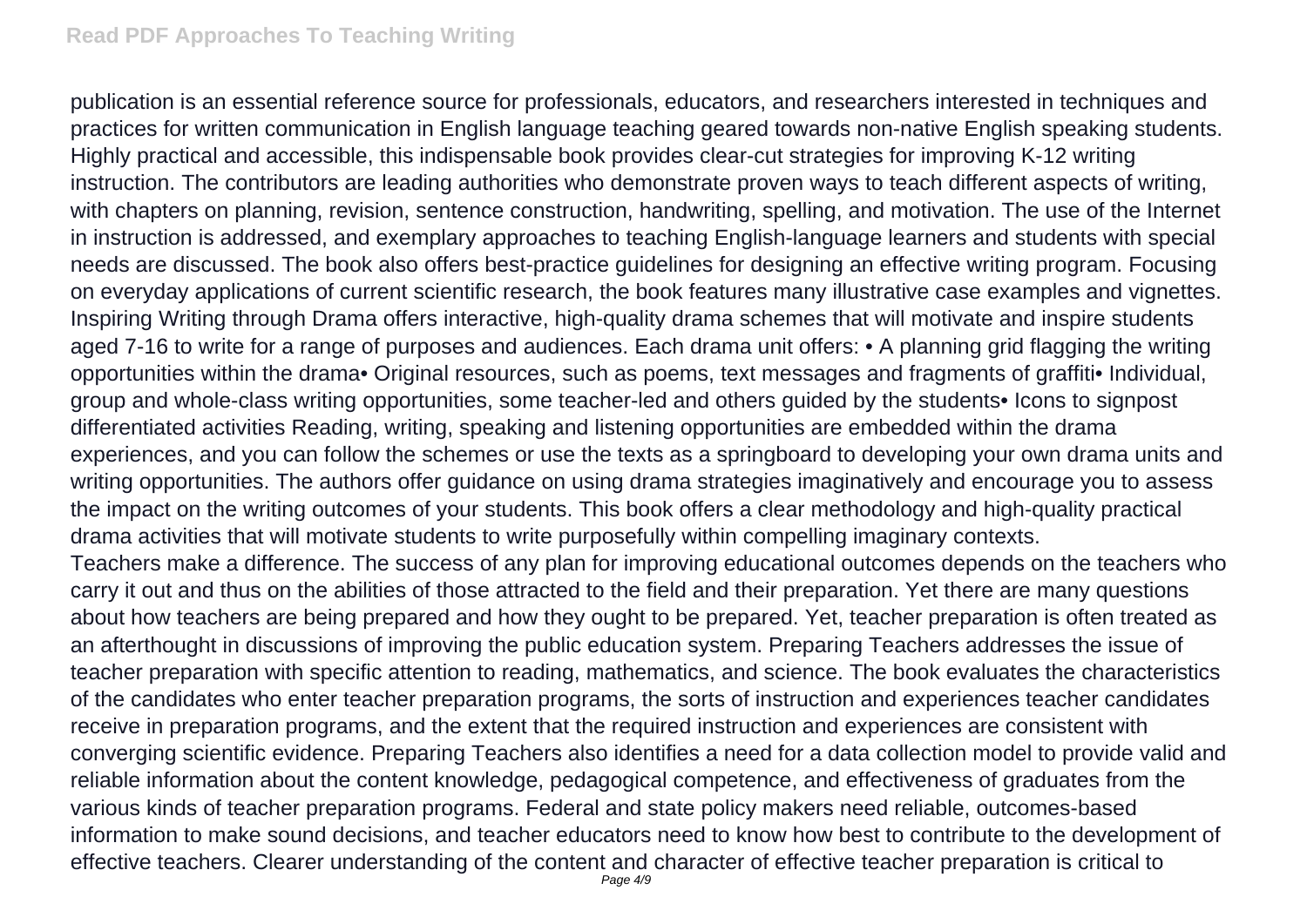improving it and to ensuring that the same critiques and questions are not being repeated 10 years from now. The premise of Developing Writing Teachers is this: When teachers of writing identify as writers, it adds a special dimension to their writing pedagogy. Practical and accessible while drawing on a range of relevant research and theory, this text is distinguished by its dual focus—on teachers as writers and the teaching of writing. Part I addresses the question, What does it take for a teacher of writing to develop an identity as writer? Using case studies and teacher narratives, it guides readers to an understanding of the current status of writing as the 21st century unfolds, the role of expressive writing in developing a writing identity, the relationship of writing to genre and rhetoric, writing and professional identity, and writing as design. Part II focuses on pedagogical practice and helping writer-teachers develop a toolkit to take into their classrooms. Coverage includes building a community of writing practice; the nature of writing as process; the place of grammar; the role of information, communication and representational technologies; and how assessment, properly used, can help develop writing. Ideal for for pre-service and in-service courses on the teaching of writing, the Companion Website provides aadditional readings/documents; PowerPoint presentations; assessment resources; and lesson and unit plans and planning guides.

Includes CD-Rom Why are visual approaches to literacy important? Children's experience of texts is no longer limited to words on printed pages - their reading and writing worlds are formed in multimodal ways, combining different modes of communication, including speech or sound, still or moving images, writing and gesture. This book is a practical guide for teachers in making sense of multimodal approaches to teaching writing. The book covers topics such as: - The design of multimodal texts and the relationships between texts and images - How to build a supportive classroom environment for analysing visual and audiovisual texts, and how to teach about reading images - How to plan a teaching sequence leading to specific writing outcomes - Examples of teaching sequences for developing work on narrative, non-fiction and poetry - Formative and summative assessment of multimodal texts, providing levels for judging pupil development, and suggestions for moving pupils forward - How to write, review and carry out a whole school policy for teaching multimodal writing The book is accompanied by a CD, which contains a range of examples of children's multimodal work, along with electronic versions of the activities and photocopiable sheets from the book, and material designed for use with interactive whiteboards. It will be a valuable resource for primary teachers, literacy co-ordinators and students on initial teacher training courses. Visit the UKLA's website : here

By drawing on international cross-phase and cross-disciplinary research perspectives, this book offers a comprehensive review of writing development, invaluable for researchers and practitioners alike.

This book provides up-to-date and practical strategies for successfully teaching adults to write--revealing how approaches to teaching writing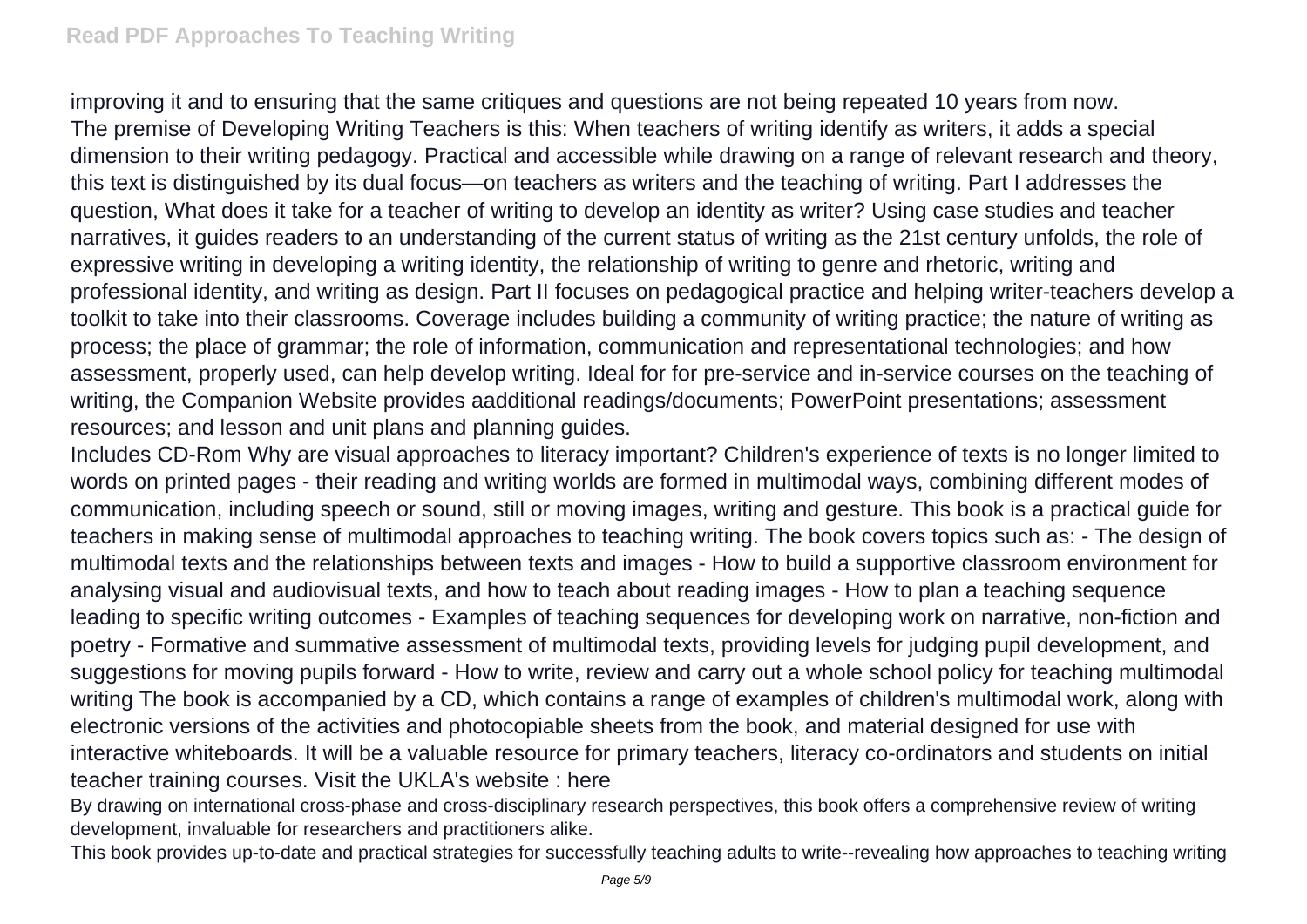can be specially tailored to the needs and strengths of adult learners.

The teaching of writing has become an area of increased interest and importance for teachers of second and foreign languages as well as educational researchers. This comprehensive collection covers the major issues writing teachers face in setting agendas for teaching writing to non-native speakers. The thirteen original articles, written by recognized scholars in the field, present original research studies, both qualitative and quantitative, and practical applications for the classroom teacher. The topics covered include the composing process of second language writers, variables in second language writing performance, teacher response to student writing and student processing of feedback, writing assessment, and the reading/writing connection. The book further provides a historical view of the evolution in approaches to the teaching of second language writing and a coherent view of current approaches and issues. Second Language Writing is addressed to second and foreign language teachers, teachers in training, graduate students in education and applied linguistics, educational researchers, and other educators concerned with the teaching of writing.

One of the most civilized nations in history, China has a long-standing writing tradition and many Chinese texts have become world treasures. However, the way the Chinese teach writing in various countries in contemporary times is little known to the outside world, especially in Western countries. Undoubtedly, the Chinese have had an established traditional method of writing instruction. However, recent social and political developments have created the perception amongst both practitioners and researchers of a need for change. Whilst certain sociopolitical changes, both in Mainland China and in the territories, acted as agents for reform of the teaching of composition, the shape these reforms are taking has been due to many different influences, coming both from inside the countries themselves and from foreign sources. Mainland China, Hong Kong, Taiwan and Singapore have each developed their own approach to the teaching of composition. Examining what is involved in learning to write for academic purposes from a variety of perspectives, this book focuses in particular on issues related to academic writing instruction in diverse contexts, both geographical and disciplinary. Informed by current theory and research, leading experts in the field explain and illustrate instructional programs, tasks, and activities that help L2/multilingual writers develop knowledge of different genres, disciplinary expectations, and expertise in applying what they have learned in both educational and professional contexts.

Teaching/Writing in Thirdspaces: The Studio Approach examines a dynamic approach to teaching composition that reimagines not only the physical space in which writing and learning occurs but also the place occupied by composition in the power structure of universities and colleges. In response to financial and programmatic cutbacks at the University of South Carolina in the 1990s, authors Rhonda C. Grego and Nancy S. Thompson used their academic backgrounds in composition and English education, along with their personal histories in workingclass families, to look at compositional spaces and places with an eye to challenging the embedded issues of race, class, and gender within the university hierarchies. The result was a supplemental writing program that they called the writing studio. The studio model emphasizes individual participation in a small group that allows students to present work they are preparing for outside classes, discuss their challenges, and refine their ideas with other students and staff facilitators. This "interactional inquiry" is replicated and reinforced by the facilitators, who meet in their own small groups to analyze larger patterns, possibilities, and needs as they arise in their studios. Grego and Thompson argue that because the studio is physically and institutionally "outside but alongside" both students' other coursework and the hierarchy of the institution, it represents a "thirdspace," a unique position in which to effect institutional change. The focus on interactional inquiry challenges traditional power hierarchies within classrooms and shifts the nature of discourse. As a bottom-up approach to the development of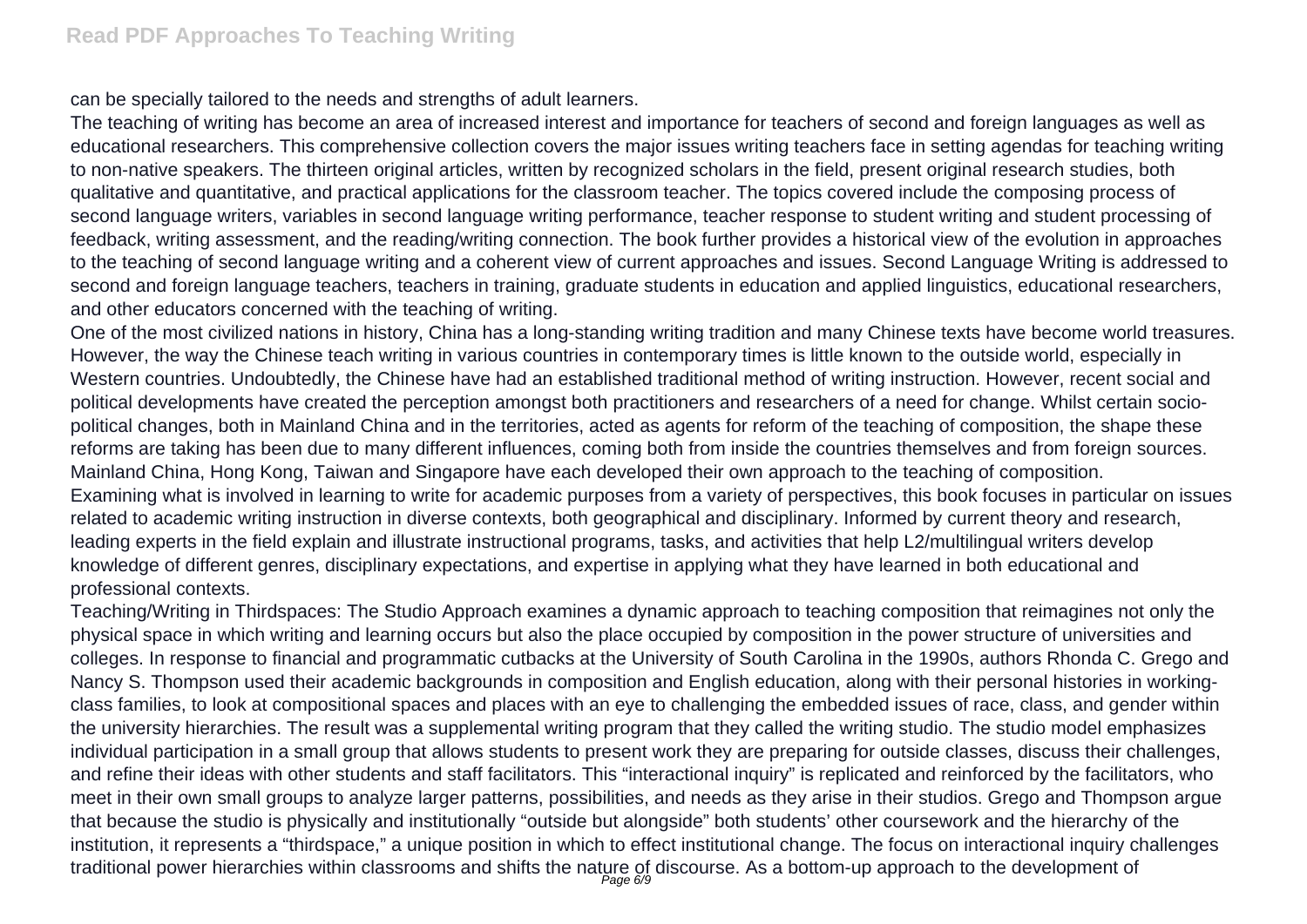educational programs within institutions that have different needs, demographies, and histories, the studio model can address a multitude of different institutional needs with little disruption to the curriculum. The studio model allows university administrators, teachers, student aides, and students to continually adapt to changing institutional environments with new teaching and learning strategies. Teaching/Writing in Thirdspaces provides an alternative approach to traditional basic writing courses that can be adopted in educational institutions of all types and at all levels.

Sharpen your students' communication skills while integrating digital tools into writing instruction. Loaded with techniques for helping students brainstorm, plan, and organize their writing, this handbook troubleshoots issues students face when writing in a printed versus digital context and teaches them how to read in multiple mediums. You'll find tips for sharing writing, getting interactive feedback, incorporating grammar instruction, and more.

English writing is acknowledged as an essential skill for critical thinking, learning, and expression, and most EFL learners find themselves struggling when writing in English due to a lack of writing skills, content knowledge, writing strategies, intrinsic motivation, and fluency development practice. This edited volume, covering innovative approaches such as e-learning, strategy-based instruction, metacognitive training, a minimal grammar approach, writing assessment, and a genre-based approach, aims to innovate writing instruction in Chinese speaking regions, which has traditionally been characterized by rigid, teacher-centered, test-oriented approaches. We aim for this edited volume to provide theoretical underpinnings as well as contemporary practical advice related to EFL writing instruction for Chinese speakers. Visual Approaches to Teaching WritingMultimodal Literacy 5 - 11SAGE

this collection documents a key moment in the history of Writing Across the Curriculum, foregrounding connection and diversity as keys to the sustainability of the WAC movement in the face of new and long-standing challenges.

Teachers who attempt to enhance the reading and writing skills of their students face one of the most difficult tasks in education. Not only are reading and writing two of the most difficult processes to teach and reinforce but they are two of the most important. After working with literally thousands of teachers to improve their effectiveness at enhancing these key literacy skills and after surveying the research, we have come to some conclusions about how reading and writing can be taught and reinforced. We present what we have learned in this book. (PsycINFO Database Record (c) 2004 APA, all rights reserved).

With the rise of new technologies and media, the way we communicate is rapidly changing. Literacies provides a comprehensive introduction to literacy pedagogy within today's new media environment. It focuses not only on reading and writing, but also on other modes of communication, including oral, visual, audio, gestural and spatial. This focus is designed to supplement, not replace, the enduringly important role of alphabetical literacy. Using real-world examples and illustrations, Literacies features the experiences of both teachers and students. It maps a range of methods that teachers can use to help their students develop their capacities to read, write and communicate. It also explores the wide range of literacies and the diversity of socio-cultural settings in today's workplace, public and community settings. With an emphasis on the 'how-to' practicalities of designing literacy learning experiences and assessing learner outcomes, this book is a contemporary and in-depth resource for literacy students. Discipline-Specific Writing provides an introduction and guide to the teaching of this topic for students and trainee teachers. This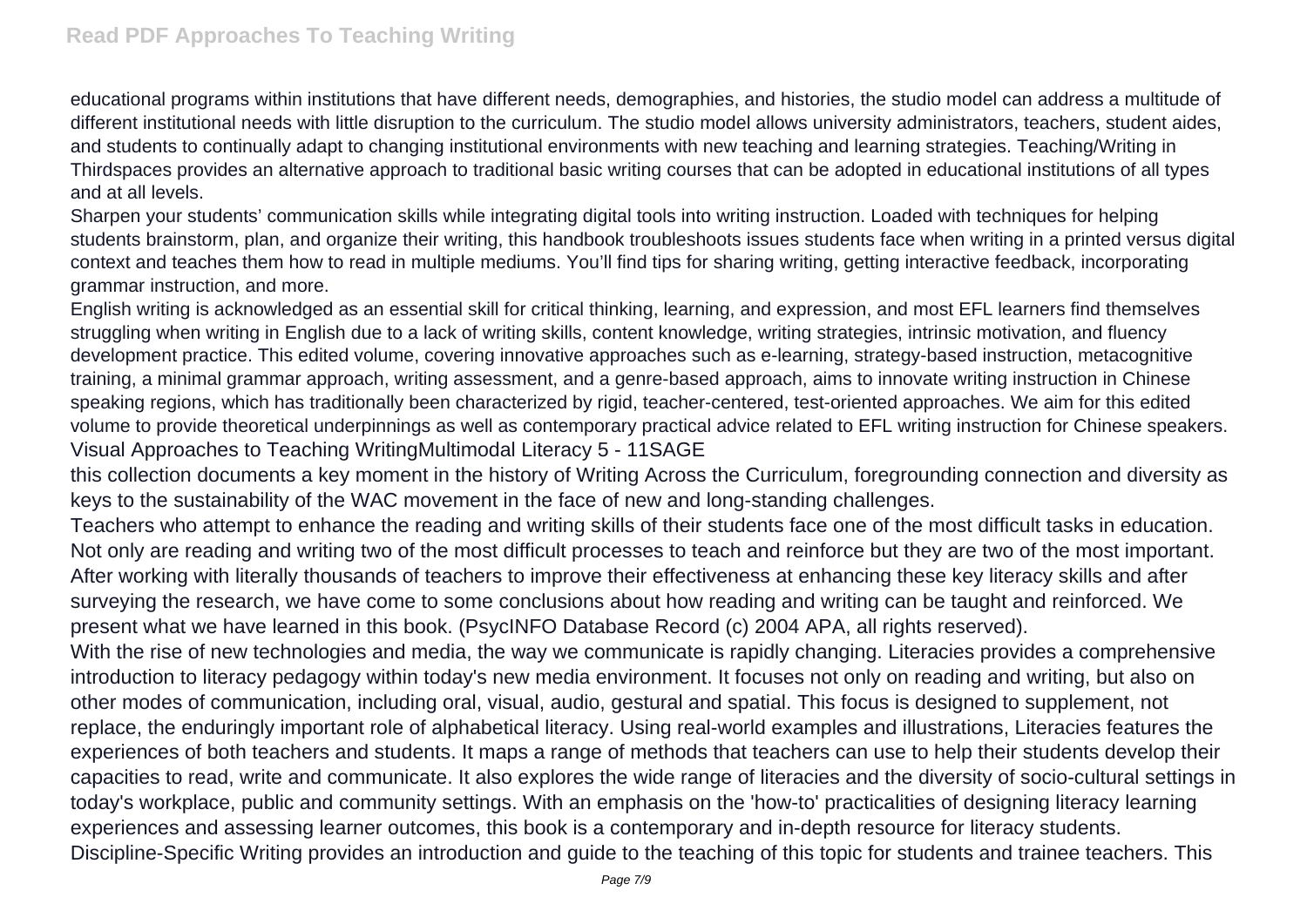book highlights the importance of discipline-specific writing as a critical area of competence for students, and covers both the theory and practice of teaching this crucial topic. With chapters from practitioners and researchers working across a wide range of contexts around the world, Discipline-Specific Writing: Explores teaching strategies in a variety of specific areas including science and technology, social science and business; Discusses curriculum development, course design and assessment, providing a framework for the reader; Analyses the teaching of language features including grammar and vocabulary for academic writing; Demonstrates the use of genre analysis, annotated bibliographies and corpora as tools for teaching; Provides practical suggestions for use in the classroom, questions for discussion and additional activities with each chapter. Discipline-Specific Writing is key reading for students taking courses in English for Specific Purposes, Applied Linguistics, TESOL, TEFL and CELTA. All over Europe, universities are moving over to English as the language of instruction. This development has been accelerated by global forces, and its pedagogical consequences have yet to be fully explored. This book examines this situation from the point of view of students and teachers, focusing particularly on the acquisition of English language writing skills in European university contexts. It takes an academic approach, and is firmly grounded in the bibliography on teaching academic writing to second language users in English-speaking countries, as well as in the bibliography on teaching English in Europe in higher education. In addition to providing sound pedagogical guidelines, it also brings together the most recent critiques of current practice and an overview of the innovative approaches devised in the last ten years. This is a book for all those who are involved in the changing European university scenario: English teachers and writing instructors, lecturers faced with the challenge of teaching their courses in English, university administrators and decision-makers.

This text provides a variety of practical and theoretical approaches to computer classroom design. Pedagogical, ethical, and political issues are discussed as well as nuts-and-bolts construction, adapting teaching styles to a CAI environment, use of specific hardware and software, and speculation regarding future electronic learning environments.

Helps teachers include multimodal approaches in writing instruction, demonstrates how to build a supportive classroom environment for analyzing visual and audiovisual texts, and includes a CD-ROM.

Third edition of popular textbook for writing, English, and language-arts methods courses provides a comprehensive survey of theories, research and methods associated with teaching composition successfully. Includes examples and pedagogical aids. How can you migrate your tried and true face-to-face teaching practices into an online environment? This is the core question that Scott Warnock seeks to answer in Teaching Writing Online: How and Why. Warnock explores how to teach an online (or hybrid) writing course by emphasizing the importance of using and managing students' written communications. Grounded in Warnock's years of experience in teaching, teacher preparation, online learning, and composition scholarship, this book is designed with usability in mind. Features include: How to manage online conversations; Responding to students; Organizing course material; Core guidelines for teaching online; Resource chapter and appendix with sample teaching materials. - Publisher.

The definitive reference in the field, this volume synthesizes current knowledge on writing development and instruction at all grade